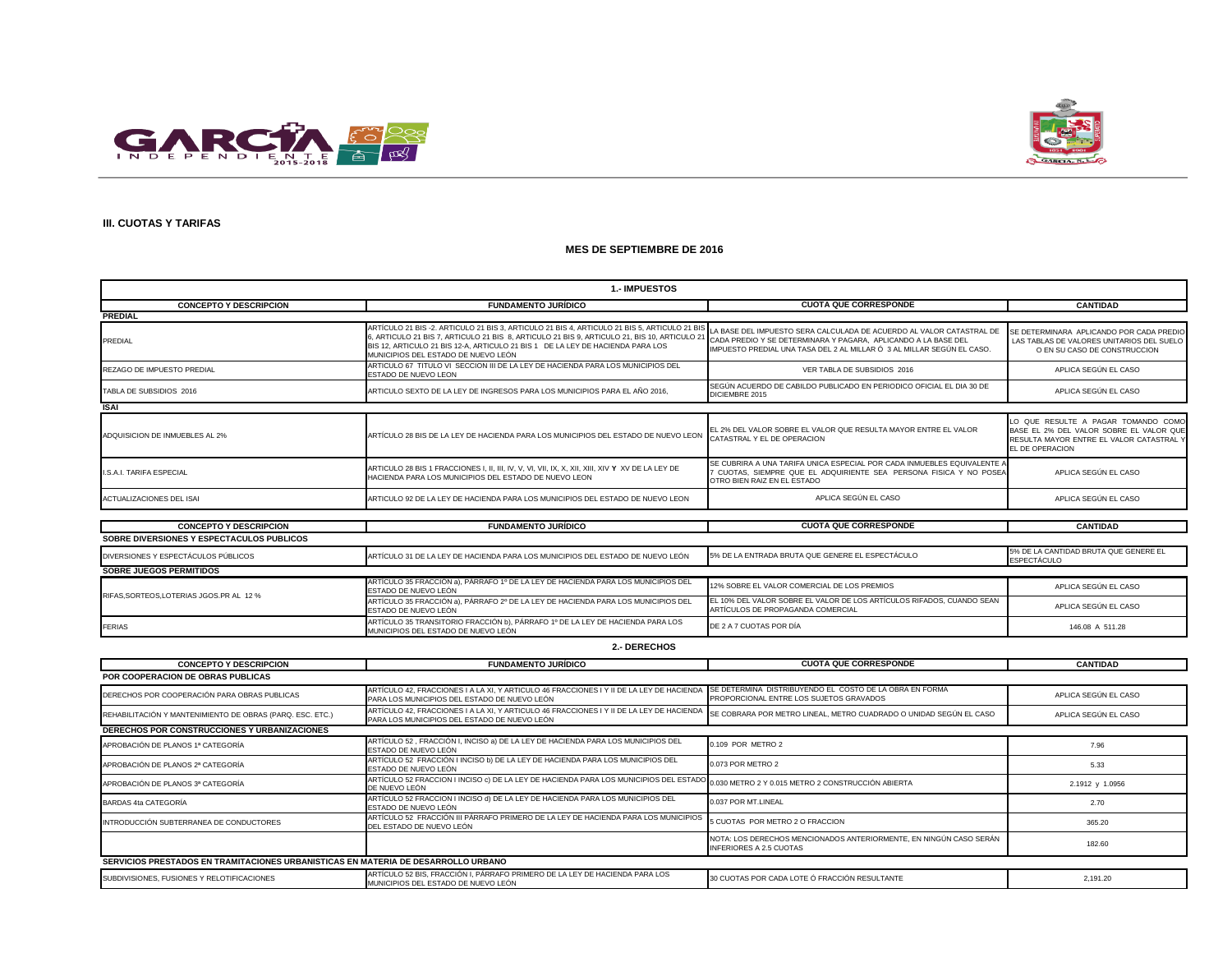| PREDIOS RESULTANTES DE HASTA 250 M2                                                        | ARTÍCULO 52 BIS, FRACCIÓN I, PÁRRAFO SEGUNDO DE LA LEY DE HACIENDA PARA LOS<br>MUNICIPIOS DEL ESTADO DE NUEVO LEÓN                                                             | 3 CUOTAS POR CADA LOTE Ó FRACCIÓN RESULTANTE                                                                                                                                                                                                                                                                                                                                                                                                                                                                                              | 219.12                                                                                                                                                                     |
|--------------------------------------------------------------------------------------------|--------------------------------------------------------------------------------------------------------------------------------------------------------------------------------|-------------------------------------------------------------------------------------------------------------------------------------------------------------------------------------------------------------------------------------------------------------------------------------------------------------------------------------------------------------------------------------------------------------------------------------------------------------------------------------------------------------------------------------------|----------------------------------------------------------------------------------------------------------------------------------------------------------------------------|
| FACTIBILIDAD Y LINFAMIENTO                                                                 | ARTÍCULO 52 BIS, FRACCIÓN I, PÁRRAFO TERCERO DE LA LEY DE HACIENDA PARA LOS<br>MUNICIPIOS DEL ESTADO DE NUEVO LEÓN                                                             | 2 CUOTAS                                                                                                                                                                                                                                                                                                                                                                                                                                                                                                                                  | 146.08                                                                                                                                                                     |
| INICIO DE TRAMITE DE USO DE SUELO O EDIFICACION                                            |                                                                                                                                                                                |                                                                                                                                                                                                                                                                                                                                                                                                                                                                                                                                           |                                                                                                                                                                            |
| INICIO DE TRAMITE DE LICENCIA DE USO DE SUELO O EDIFICACIÓN<br><b>HASTA 100 M2</b>         | ARTÍCULO 52 BIS, FRACCIÓN II, INCISO b) DE LA LEY DE HACIENDA PARA LOS MUNICIPIOS DEL<br>ESTADO DE NUEVO LEÓN                                                                  | 6 CUOTAS                                                                                                                                                                                                                                                                                                                                                                                                                                                                                                                                  | 438.24                                                                                                                                                                     |
| INICIO DE TRÁMITE DE LICENCIA DE USO DE SUELO Ó EDIFICACIÓN<br>MAYOR DE 100 Y HASTA 250 M2 | ARTÍCULO 52 BIS, FRACCIÓN II, INCISO b) DE LA LEY DE HACIENDA PARA LOS MUNICIPIOS DEL<br>ESTADO DE NUEVO LEÓN                                                                  | 12 CUOTAS                                                                                                                                                                                                                                                                                                                                                                                                                                                                                                                                 | 876.48                                                                                                                                                                     |
| INICIO DE TRÁMITE DE LICENCIA DE USO DE SUELO Ó EDIFICACIÓN<br>MAYOR DE 250 Y HASTA 500 M2 | ARTÍCULO 52 BIS, FRACCIÓN II, INCISO c) DE LA LEY DE HACIENDA PARA LOS MUNICIPIOS DEL<br>ESTADO DE NUEVO LEÓN                                                                  | <b>18 CUOTAS</b>                                                                                                                                                                                                                                                                                                                                                                                                                                                                                                                          | 1,314.72                                                                                                                                                                   |
| NICIO DE TRÁMITE DE LICENCIA DE USO DE SUELO Ó EDIFICACIÓN<br>MAYOR DE 500 HASTA 1000 M2   | ARTÍCULO 52 BIS, FRACCIÓN II, INCISO d) DE LA LEY DE HACIENDA PARA LOS MUNICIPIOS DEL<br>ESTADO DE NUEVO LEÓN                                                                  | 24 CUOTAS                                                                                                                                                                                                                                                                                                                                                                                                                                                                                                                                 | 1.752.96                                                                                                                                                                   |
| INICIO DE TRÁMITE DE LICENCIA DE USO DE SUELO Ó EDIFICACIÓN<br>MAYOR DE 1000 M2            | ARTÍCULO 52 BIS, FRACCIÓN II, INCISO e) DE LA LEY DE HACIENDA PARA LOS MUNICIPIOS DEL<br>ESTADO DE NUEVO LEÓN                                                                  | 30 CUOTAS                                                                                                                                                                                                                                                                                                                                                                                                                                                                                                                                 | 2,191.20                                                                                                                                                                   |
|                                                                                            |                                                                                                                                                                                |                                                                                                                                                                                                                                                                                                                                                                                                                                                                                                                                           |                                                                                                                                                                            |
| LICENCIAS DE USO DE SUELO O EDIFICACIONES                                                  |                                                                                                                                                                                |                                                                                                                                                                                                                                                                                                                                                                                                                                                                                                                                           |                                                                                                                                                                            |
| LICENCIA DE USO DE SUELO Ó EDIFICACIÓN HASTA 100 M2                                        | ARTÍCULO 52 BIS, FRACCIÓN III, INCISO a) DE LA LEY DE HACIENDA PARA LOS MUNICIPIOS DEL<br>ESTADO DE NUEVO LEÓN                                                                 | 6 CUOTAS                                                                                                                                                                                                                                                                                                                                                                                                                                                                                                                                  | 438.24                                                                                                                                                                     |
| LICENCIA DE USO DE SUELO Ó EDIFICACIÓN MAYOR DE 100 HASTA 250 M2                           | ARTÍCULO 52 BIS, FRACCIÓN III, INCISO b) DE LA LEY DE HACIENDA PARA LOS MUNICIPIOS DEL<br>ESTADO DE NUEVO LEÓN                                                                 | 12 CUOTAS                                                                                                                                                                                                                                                                                                                                                                                                                                                                                                                                 | 876.48                                                                                                                                                                     |
| LICENCIA DE USO DE SUELO Ó EDIFICACIÓN MAYOR DE 250 HASTA 500 M2                           | ARTÍCULO 52 BIS, FRACCIÓN III, INCISO c) DE LA LEY DE HACIENDA PARA LOS MUNICIPIOS DEL<br>ESTADO DE NUEVO LEÓN                                                                 | 18 CUOTAS                                                                                                                                                                                                                                                                                                                                                                                                                                                                                                                                 | 1,314.72                                                                                                                                                                   |
| LICENCIA DE USO DE SUELO Ó EDIFICACIÓN MAYOR DE 500 HASTA 1000                             | ARTÍCULO 52 BIS, FRACCIÓN III, INCISO d) DE LA LEY DE HACIENDA PARA LOS MUNICIPIOS DEL<br>ESTADO DE NUEVO LEÓN                                                                 | 24 CUOTAS                                                                                                                                                                                                                                                                                                                                                                                                                                                                                                                                 | 1.752.96                                                                                                                                                                   |
| LICENCIA DE USO DE SUELO MAYOR DE 1000 M2                                                  | ARTÍCULO 52 BIS, FRACCIÓN III, INCISO e) DE LA LEY DE HACIENDA PARA LOS MUNICIPIOS DEL<br>ESTADO DE NUEVO LEÓN                                                                 | 30 CUOTAS                                                                                                                                                                                                                                                                                                                                                                                                                                                                                                                                 | 2.191.20                                                                                                                                                                   |
| <b>ADICIONALES</b>                                                                         |                                                                                                                                                                                |                                                                                                                                                                                                                                                                                                                                                                                                                                                                                                                                           |                                                                                                                                                                            |
| ADICIONALES LICENCIA DE USO DE DUELO Ó EDIFICACIÓN HASTA 100M2                             | ARTÍCULO 52 BIS, FRACCIÓN III, PÁRRAFO SEGUNDO, INCISO a) DE LA LEY DE HACIENDA PARA<br>OS MUNICIPIOS DEL ESTADO E NUEVO LEÓN                                                  | 0.08 CLIOT. POR MT2                                                                                                                                                                                                                                                                                                                                                                                                                                                                                                                       | 5.84                                                                                                                                                                       |
| ADICIONALES LICENCIA DE USO DE SUELO Ó EDIFICACIÓN MAYOR DE 100<br><b>HASTA 250 M2</b>     | ARTÍCULO 52 BIS, FRACCIÓN III, PÁRRAFO SEGUNDO, INCISO b) DE LA LEY DE HACIENDA PARA                                                                                           | 0.16 CUOT., POR MT2                                                                                                                                                                                                                                                                                                                                                                                                                                                                                                                       | 11.69                                                                                                                                                                      |
| ADICIONALES LICENCIA DE USO DE SUELO Ó EDIFICACIÓN MAYOR DE 250                            | LOS MUNICIPIOS EL ESTADO DE NUEVO LEÓN<br>ARTÍCULO 52 BIS, FRACCIÓN III, PÁRRAFO SEGUNDO, INCISO c) DE LA LEY DE HACIENDA PARA                                                 | 0.24 CUOT. POR MT2                                                                                                                                                                                                                                                                                                                                                                                                                                                                                                                        | 17.53                                                                                                                                                                      |
| <b>HASTA 500 M2</b><br>ADICIONALES LICENCIA DE USO DE SUELO Ó EDIFICACIÓN MAYOR DE 500     | LOS MUNICIPIOS DEL ESTADO DE NUEVO LEÓN.<br>ARTÍCULO 52 BIS, FRACCIÓN III, PÁRRAFO SEGUNDO, INCISO d) DE LA LEY DE HACIENDA DE LOS                                             | 0.31 CUOT, POR MT2                                                                                                                                                                                                                                                                                                                                                                                                                                                                                                                        | 22.64                                                                                                                                                                      |
| <b>HASTA 1000 M2</b><br>ADICIONALES LICENCIA DE USO DE SUELO Ó EDIFICACIÓN MAYOR DE 1000   | <i>I</i> UNICIPIOS DEL ESTADO DE NUEVO LEÓN<br>ARTÍCULO 52 BIS, FRACCIÓN III, PÁRRAFO SEGUNDO, INCISO e) DE LA LEY DE HACIENDA PARA                                            | 0.38 CUOTAS POR MT2                                                                                                                                                                                                                                                                                                                                                                                                                                                                                                                       | 27.76                                                                                                                                                                      |
| M <sub>2</sub>                                                                             | OS MUNICIPIOS DELESTADO DE NUEVO LEÓN                                                                                                                                          |                                                                                                                                                                                                                                                                                                                                                                                                                                                                                                                                           |                                                                                                                                                                            |
|                                                                                            |                                                                                                                                                                                | NOTA: LA CUOTA PREVISTA NO EXCEDERÁ DE \$8.00 POR METRO CUADRADO PARA<br>EDIFICACIONES HABITACIONALES MULTIFAMILIARES. LAS CASAS-HABITACION<br>ESTARAN EXCENTAS DEL PAGO DE ESTE DERECHO.                                                                                                                                                                                                                                                                                                                                                 | SEGÚN SEA EL CASO                                                                                                                                                          |
| FACTIBILIDAD Y AUTORIZACION DE REGIMEN DE CONDOMINIO                                       |                                                                                                                                                                                |                                                                                                                                                                                                                                                                                                                                                                                                                                                                                                                                           |                                                                                                                                                                            |
| FACTIBILIDAD Y AUTORIZACIÓN DE RÉGIMENES EN CONDOMINIO                                     | ARTÍCULO 52 BIS, FRACCIÓN IV, INCISO a) DE LA LEY DE HACIENDA PARA LOS MUNICIPIOS DEL                                                                                          | 0.12 CUOTAS POR MT.2 DE CONSTRUCCION                                                                                                                                                                                                                                                                                                                                                                                                                                                                                                      | 8.76                                                                                                                                                                       |
| VERTICAL                                                                                   | ESTADO DE NUEVO LEÓN<br>ARTÍCULO 52 BIS, FRACCIÓN IV, INCISO b) Y FRACCION V INCISO a) DE LA LEY DE HACIENDA DE                                                                | OTES HABITACIONALES O INDUSTRIALES DE HASTA 150 M2: 0.107 CUOTAS                                                                                                                                                                                                                                                                                                                                                                                                                                                                          | 7.82                                                                                                                                                                       |
| FACTIBILIDAD Y AUTORIZACIÓN DE RÉGIMENES EN CONDOMINIO                                     | LOS MUNICIPIOS DEL ESTADO DE NUEVO LEÓN<br>ARTÍCULO 52 BIS, FRACCIÓN IV, INCISO b) Y FRACCION V INCISO b) DE LA LEY DE HACIENDA DE<br>LOS MUNICIPIOS DEL ESTADO DE NUEVO LEÓN. | LOTES HABITACIONALES O INDUSTRIALES DE MAS DE 150 M2 HASTA 300 M2: 0.143                                                                                                                                                                                                                                                                                                                                                                                                                                                                  | 10.44                                                                                                                                                                      |
| HORIZONTAL                                                                                 |                                                                                                                                                                                | <b>CUOTAS</b><br>LOTES HABITACIONALES O INDUSTRIALES DE MAS DE 300 M2: 0.172 CUOTAS                                                                                                                                                                                                                                                                                                                                                                                                                                                       | 12.56                                                                                                                                                                      |
|                                                                                            |                                                                                                                                                                                |                                                                                                                                                                                                                                                                                                                                                                                                                                                                                                                                           |                                                                                                                                                                            |
|                                                                                            |                                                                                                                                                                                | LOTES HABITACIONALES O INDUSTRIALES DE HASTA 150 M2: 0.107 CUOTAS                                                                                                                                                                                                                                                                                                                                                                                                                                                                         | 7.82                                                                                                                                                                       |
| FACTIBILIDAD Y AUTORIZACIÓN DE RÉGIMENES EN CONDOMINIO MIXTO                               | ARTÍCULO 52 BIS, FRACCIÓN IV, INCISO c) Y FRACCION V INCISO c) NUMERO 1 DE LA LEY DE<br>HACIENDA DE LOS MUNICÍPIOS DEL ESTADO DE NÚEVO LEÓN                                    | LOTES HABITACIONALES O INDUSTRIALES DE MAS DE 150 M2 HASTA 300 M2: 0.143<br><b>CUOTAS</b>                                                                                                                                                                                                                                                                                                                                                                                                                                                 | 10.44                                                                                                                                                                      |
|                                                                                            |                                                                                                                                                                                | OTES HABITACIONALES O INDUSTRIALES DE MAS DE 300 M2: 0.172 CUOTAS                                                                                                                                                                                                                                                                                                                                                                                                                                                                         | 12.56                                                                                                                                                                      |
|                                                                                            | ARTÍCULO 52 BIS, FRACCIÓN IV, INCISO b) Y FRACCION V INCISO b) NUMERO 3 DE LA LEY DE<br>HACIENDA DE LOS MUNICIPIOS DEL ESTADO DE NUEVO LEÓN                                    | LOTES CAMPESTRES: 0.107 CUOTAS                                                                                                                                                                                                                                                                                                                                                                                                                                                                                                            | 7.82                                                                                                                                                                       |
| <b>AUTORIZACION DE FRACCIONAMIENTOS</b>                                                    |                                                                                                                                                                                |                                                                                                                                                                                                                                                                                                                                                                                                                                                                                                                                           |                                                                                                                                                                            |
| FACTIBILIDAD Y LINEAMIENTOS                                                                | ARTÍCULO 52 BIS, FRACCIÓN V, INCISO a) DE LA LEY DE HACIENDA DE LOS MUNICIPIOS DEL<br>ESTADO DE NUEVO LEÓN                                                                     | 117.5 CUOTAS                                                                                                                                                                                                                                                                                                                                                                                                                                                                                                                              | 8,582.20                                                                                                                                                                   |
| PROYECTO URBANÍSTICO                                                                       | ARTÍCULO 52 BIS, FRACCIÓN V, INCISO b) DE LA LEY DE HACIENDA PARA LOS MUNICIPIOS DEL<br>ESTADO DE NUEVO LEÓN                                                                   | 117.5 CUOTAS                                                                                                                                                                                                                                                                                                                                                                                                                                                                                                                              | 8.582.20                                                                                                                                                                   |
|                                                                                            |                                                                                                                                                                                | SE COBRARA POR M2 DE ÁREA VENDIBLE DEPENDIENDO SI EL ÁREA ES                                                                                                                                                                                                                                                                                                                                                                                                                                                                              |                                                                                                                                                                            |
| PROYECTO EJECUTIVO                                                                         | ARTÍCULO 52 BIS, FRACCIÓN V, INCISO c) NUMERALES 1, 2, 3, 4, 5, 6 DE LA LEY DE HACIENDA<br>PARA LOS MUNICIPIOS DEL ESTADO DE NUEVO LEÓN                                        | HABITACIONAL, INDUSTRIAL, CAMPESTRE U OTROS A-LOTES CON SUPERFICIE<br>HASTA 150 M2, 0.107 CUOTAS.<br>B-LOTES CON SUPERFICIE DE MÁS DE 150 M2 Y<br>HASTA 300 M2, 0.143 CUOTAS,<br>LOTES CON SUPERFICIE MAYOR A 300 M2 0.172<br><b>CUOTAS</b>                                                                                                                                                                                                                                                                                               | A-LOTES CON SUPERFICIE HASTA 150 M2, 7.81<br>MT.2. B-LOTES CON SUPERFICIE DE MÁS DE 150<br>M2 Y HASTA 300 M2, 10.44 MT.2. LOTES CON<br>SUPERFICIE MAYOR A 300 M2 12.56 MT2 |
| HABITACIONALES O INDUSTRIALES                                                              | ARTÍCULO 52 BIS, FRACCION V, INCISO C) NUMERO 1 LETRA a b c DE LA LEY DE HACIENDA PARA<br>LOS MUNICIPIOS DEL ESTADO DE NUEVO LEÓN                                              | HABITACIONALES E INDUSTRIALES, EXCEPTUANDO LOS PREDIOS RESERVADOS<br>PARA EQUIPAMIENTOS COMERCIALES Y DE SERVICIOS:SE COBRARA POR M2 DE<br>ÁREA VENDIBLE DEPENDIENDO SI EL ÁREA ES HABITACIONAL, INDUSTRIAL, MT.2, B-LOTES CON SUPERFICIE DE MÁS DE 150<br>CAMPESTRE U OTROS A-LOTES CON SUPERFICIE HASTA 150 M2, 0.107 CUOTAS, M2 Y HASTA 300 M2, 10.44 MT.2, LOTES CON<br>B-LOTES CON SUPERFICIE DE MÁS DE 150 M2 Y HASTA 300 M2, 0.143 CUOTAS, SUPERFICIE MAYOR A 300 M2 12.56 MT2<br>LOTES CON SUPERFICIE MAYOR A 300 M2 0.172 CUOTAS | A-LOTES CON SUPERFICIE HASTA 150 M2, 7.81                                                                                                                                  |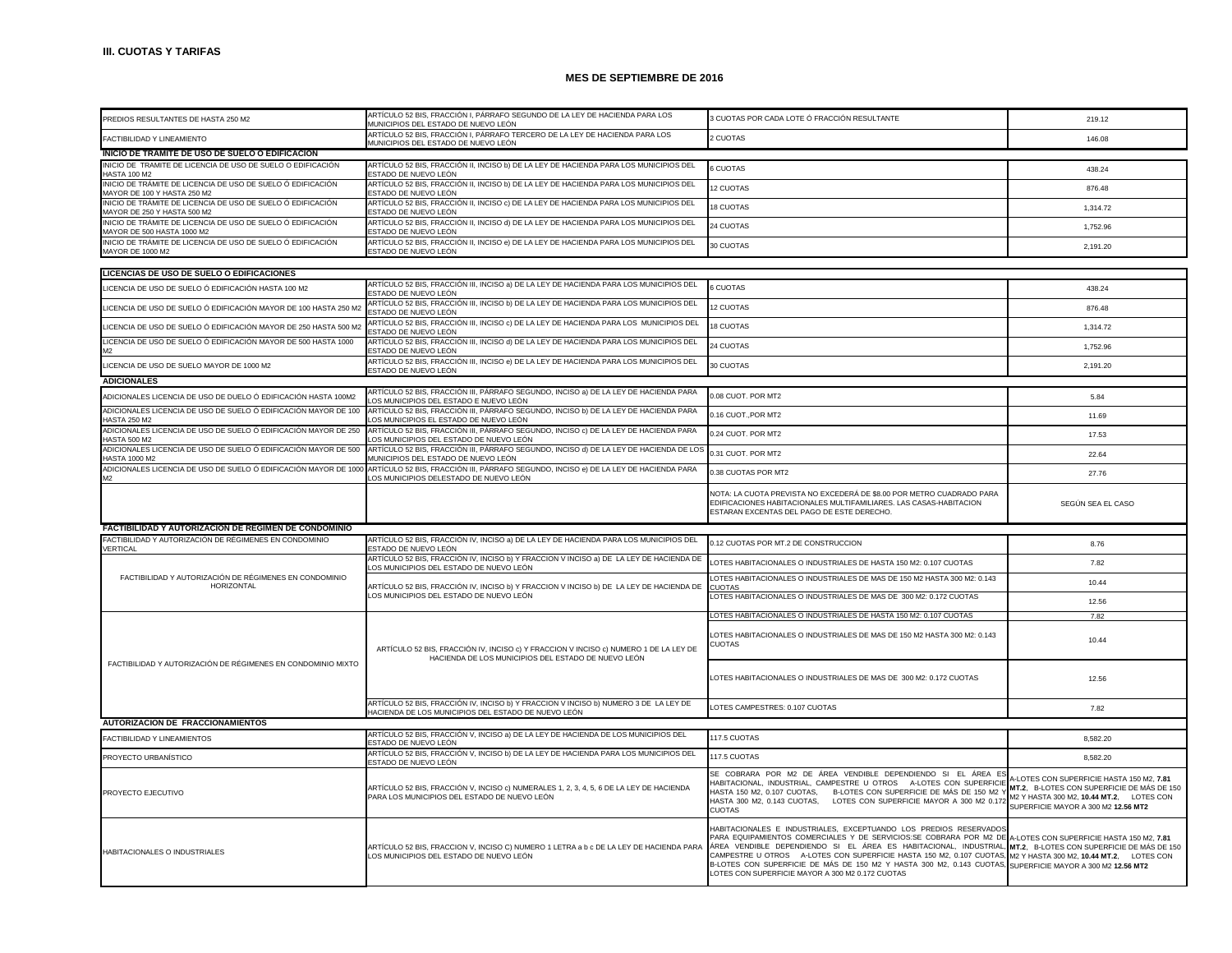| LOTES CON SUPERFICIE HASTA 150 M2                                                                | ARTÍCULO 52 BIS, FRACCIÓN V. INCISO c), NÚMERO 1, APARTADO A. DE LA LEY DE HACIENDA<br>ARA LOS MUNICIPIOS DEL ESTADO DE NUEVO LEÓN  | 0.107 CUOTAS                                                                                                                                                                                                      | 7.82                     |
|--------------------------------------------------------------------------------------------------|-------------------------------------------------------------------------------------------------------------------------------------|-------------------------------------------------------------------------------------------------------------------------------------------------------------------------------------------------------------------|--------------------------|
| LOTES CON SUPERFICIE DE MAS DE 150 HASTA 300 M2                                                  | ARTÍCULO 52 BIS, FRACCIÓN V. INCISO c), NÚMERO 1, APARTADO B. DE LA LEY DE HACIENDA<br>ARA LOS MUNICIPIOS DEL ESTADO DE NUEVO LEÓN  | 0.143 CUOTAS                                                                                                                                                                                                      | 10.44                    |
| LOTES CON SUPERFICIE MAYOR DE 300 M2                                                             | ARTÍCULO 52 BIS, FRACCIÓN V. INCISO c), NÚMERO 1, APARTADO C. DE LA LEY DE HACIENDA<br>PARA LOS MUNICIPIOS DEL ESTADO DE NUEVO LEÓN | 0.172 CUOTAS                                                                                                                                                                                                      | 12.56                    |
| INDUSTRIALES UBICADOS EN EL MUNICIPIO                                                            | ARTÍCULO 52 BIS, FRACCIÓN V. INCISO c), NÚMERO 2  DE LA LEY DE HACIENDA PARA LOS<br>MUNICIPIOS DEL ESTADO DE NUEVO LEÓN             | 0.107 CUOTAS                                                                                                                                                                                                      | 7.82                     |
| OTROS UBICADOS EN EL MUNICIPIO                                                                   | ARTÍCULO 52 BIS, FRACCIÓN V. INCISO c), NÚMERO 5 DE LA LEY DE HACIENDA PARA LOS<br>MUNICIPIOS DEL ESTADO DE NUEVO LEÓN              | 0.107 CUOTAS                                                                                                                                                                                                      | 7.82                     |
| CERTIFICACIÓN DEL CUMPLIMIENTO DE REQUSITOS PARA VENTA.                                          | ARTÍCULO 52 BIS, FRACCIÓN V. INCISO c), NÚMERO 6, INCISO d) DE LA LEY DE HACIENDA PARA<br>OS MUNICIPIOS EL ESTADO DE NUEVO LEÓN     | 117.5 CUOTAS                                                                                                                                                                                                      | 8,582.20                 |
| <b>PRORROGA</b>                                                                                  | ARTÍCULO 52 BIS, FRACCIÓN V. INCISO c), NÚMERO 6, INCISO e) DE LA LEY DE HACIENDA PARA<br>OS MUNICIPIOS DEL ESTADO DE NUEVO LEÓN    | 58.5 CUOTAS                                                                                                                                                                                                       | 4.272.84                 |
| ACTUALIZACIÓN DE GARANTÍAS                                                                       | ARTÍCULO 52 BIS, FRACCIÓN V. INCISO c), NÚMERO 6, INCISO f) DE LA LEY DE HACIENDA PARA<br>OS MUNICIPIOS DEL ESTADO DE NUEVO LEÓN.   | 58.5 CUOTAS                                                                                                                                                                                                       | 4,272.84                 |
| <b>MODIFICACIONES</b>                                                                            | ARTÍCULO 52 BIS, FRACCIÓN V. INCISO c), NÚMERO 6, INCISO g) DE LA LEY DE HACIENDA PARA<br>OS MUNICIPIOS DEL ESTADO DE NUEVO LEÓN    | 58.5 CUOTAS                                                                                                                                                                                                       | 4,272.84                 |
| RECEPCIÓN DE OBRA                                                                                | ARTÍCULO 52 BIS, FRACCIÓN V. INCISO c), NÚMERO 6, INCISO h) DE LA LEY DE HACIENDA PARA<br>LOS MUNICIPIOS DEL ESTADO DE NUEVO LEÓN   | 586.5 CUOTAS                                                                                                                                                                                                      | 42.837.96                |
| REGULARIZACIÓN Y ORDENAMIENTO URBANO EN FRACCIONAMIENTOS Y<br>EN LICENCIAS DE USO DE SUELO (75%) | ARTÍCULO 52 BIS, FRACCIÓN VI DE LA LEY DE HACIENDA PARA LOS MUNICIPIOS DEL ESTADO DE<br>NUEVO LEÓN                                  | SE APLICARAN LAS CUOTAS PREVISTAS EN LAS FRACCIONES III Y IV DEL ARTÍCULO 52 BIS DE LA LEY DE HACIENDA PARA LOS<br>MUNICIPIOS DEL ESTADO DE NUEVO LEON, CON UN INCREMENTO DEL 75%                                 |                          |
| EXPEDICIÓN DE COPIAS CERTIFICADAS DE PLANOS                                                      | ARTÍCULO 52 BIS, FRACCIÓN VII DE LA LEY DE HACIENDA PARA LOS MUNICIPIOS DEL ESTADO DE<br>NUEVO LEÓN                                 | 3.5 CUOTAS                                                                                                                                                                                                        | 255.64                   |
| EXPEDICIÓN DE CONSTANCIA Y CERTIFICACIONES                                                       | ARTÍCULO 52 BIS. FRACCIÓN VIII DE LA LEY DE HACIENDA PARA LOS MUNICIPIOS DEL ESTADO<br>DE NUEVO LEÓN                                | 2.5 CUOTAS                                                                                                                                                                                                        | 182.60                   |
| INFORMACIÓN DE ALINEAMIENTO DE LA VIALIDAD                                                       | ARTÍCULO 52 BIS, FRACCIÓN IX DE LA LEY DE HACIENDA PARA LOS MUNICIPIOS DEL ESTADO DE<br>NUEVO LEÓN                                  | 1.5 CUOTAS                                                                                                                                                                                                        | 109.56                   |
| <b>INSCRIPCION DE NUEVOS FRACCIONAMIENTOS O AMPLIACION</b>                                       |                                                                                                                                     |                                                                                                                                                                                                                   |                          |
| FRACCIONAMIENTOS CUYOS LOTES TENGAN UNA SUPERFICIE PROMEDIO<br><b>MAYOR A 250 M2</b>             | ARTÍCULO 55 INCISO a) DE LA LEY DE HACIENDA PARA LOS MUNICIPIOS DEL ESTADO DE NUEVO 0.023 CUOTAS POR MT2<br>FÓN                     |                                                                                                                                                                                                                   | 1.68                     |
| FRACCIONAMINTOS CUYOS LOTES TENGAN UNA SUPERFICIE PROMEDIO<br>FNTRF 150 Y 250 M2                 | ARTÍCULO 55 INCISO b) DE LA LEY DE HACIENDA PARA LOS MUNICIPIOS DEL ESTADO DE<br>NUEVO LEÓN                                         | 0.012 CUOTAS POR MT2                                                                                                                                                                                              | 0.876                    |
| FRACCIONAMIENTOS CUYOS LOTES TENGAN UNA SUPERFICIE PROMEDIO<br><b>MFNOR A 150 M2</b>             | ARTÍCULO 55 INCISO c) DE LA LEY DE HACIENDA PARA LOS MUNICIPIOS DEL ESTADO DE NUEVC<br>FÓN                                          | 0.009 CUOTAS POR MT2                                                                                                                                                                                              | 0.657                    |
| CEMENTERIOS UBICADOS EN LOS MUNICIPIOS                                                           | ARTÍCULO 55 INCISO d) DE LA LEY DE HACIENDA PARA LOS MUNICIPIOS DEL ESTADO DE NUEVO<br>_EÓN                                         | 0.12 CUOTAS POR MT2                                                                                                                                                                                               | 8.76                     |
| ASIGNACIÓN DE NUMERO OFICIAL                                                                     | ARTÍCULO 55, PÁRRAFO TERCERO DE LA LEY DE HACIENDA PARA LOS MUNICIPIOS DEL ESTADO<br>DE NUEVO LEÓN                                  | 1.24 CUOTAS                                                                                                                                                                                                       | 90.57                    |
| POR CERTIFICACIONES, AUTORIZACIONES, CONSTANCIAS Y REGISTROS                                     |                                                                                                                                     |                                                                                                                                                                                                                   |                          |
| COPIA SIMPLE POR HOJA                                                                            | RTÍCULO 57, FRACCIÓN I, INCISO a) DE LA LEY DE HACIENDA PARA LOS MUNICIPIOS DEL<br>STADO DE NUEVO LEÓN                              | .012 CUOTAS EN HOJAS TAMANO CARTA<br>017 CUOTAS EN HOJAS TAMAÑO OFICIO                                                                                                                                            | 0.876                    |
| COPIA A COLOR POR HOJA                                                                           | ARTÍCULO 57, FRACCIÓN I, INCISO b) DE LA LEY DE HACIENDA PARA LOS MUNICIPIOS DE L<br>ESTADO DE NUEVO LEÓN                           | 024 CUOTAS EN HOJAS TAMAÑO CARTA<br>0.034 CUOTAS EN HOJAS TAMANO OFICIO                                                                                                                                           | 1.242<br>1.75            |
| COPIA CERTIFICADAS POR CADA DOCUMENTO                                                            | ARTÍCULO 57, FRACCIÓN I, INCISO c) DE LA LEY DE HACIENDA PARA LOS MUNICIPIOS DEL<br>STADO DE NUEVO LEÓN                             | <b>CUOTA</b>                                                                                                                                                                                                      | 2.48<br>73.04            |
| COPIA SIMPLE DE PLANOS                                                                           | ARTÍCULO 57, FRACCIÓN I, INCISO d) DE LA LEY DE HACIENDA PARA LOS MUNICIPIOS DEL<br>STADO DE NUEVO LEÓN                             | 0.43 CUOTAS                                                                                                                                                                                                       | 31.41                    |
| COPIA SIMPLE DE PLANOS A COLOR                                                                   | ARTÍCULO 57, FRACCIÓN I, INCISO e) DE LA LEY DE HACIENDA PARA LOS MUNICIPIOS DEL<br>ESTADO DE NUEVO LEÓN                            | <b>CUOTAS</b>                                                                                                                                                                                                     | 146.08                   |
| COPIA CERTIFICADA DE PLANOS                                                                      | ARTÍCULO 57, FRACCIÓN I, INCISO f) DE LA LEY DE HACIENDA PARA LOS MUNICIPIOS DEL<br>STADO DE NUEVO LEÓN                             | 3 CUOTAS                                                                                                                                                                                                          | 219.12                   |
| COPIA CERTIFICADA DE PLANOS A COLOR                                                              | ARTÍCULO 57, FRACCIÓN I, INCISO g) DE LA LEY DE HACIENDA PARA LOS MUNICIPIOS DEL<br>STADO DE NUEVO LEÓN                             | <b>S CUOTAS</b>                                                                                                                                                                                                   | 365.20                   |
| DIVERSAS CONSTANCIAS Y CERTIFICACIONES                                                           | ARTÍCULO 57, FRACCIÓN I, INCISO h) DE LA LEY DE HACIENDA PARA LOS MUNICIPIOS DEL<br>ESTADO DE NUEVO LEÓN                            | I CUOTA                                                                                                                                                                                                           | 73.04                    |
| BÚSQUEDA Y LOCALIZACIÓN DE ARCHIVOS Y EXPEDIENTES                                                | ARTÍCULO 57, FRACCIÓN I, PÁRRAFO TERCERO DE LA LEY DE HACIENDA PARA LOS MUNICIPIOS<br>EL ESTADO DE NUEVO LEÓN                       | <b>CUOTA</b>                                                                                                                                                                                                      | 73.04                    |
| CERTIFICACIÓN DE PREDIAL                                                                         | ARTÍCULO 57, FRACCIÓN I, INCISO h) DE LA LEY DE HACIENDA PARA LOS MUNICIPIOS EL ESTADO<br>DE NUEVO LEÓN                             | <b>CUOTA</b>                                                                                                                                                                                                      | 73.04                    |
| CERTIFICACIÓN COMISIONADOS MUNICIPALES                                                           | ARTÍCULO 57, FRACCIÓN I, INCISO h) DE LA LEY DE HACIENDA PARA LOS MUNICIPIOS DEL<br>ESTADO DE NUEVO LEÓN                            | <b>CUOTA</b>                                                                                                                                                                                                      | 73.04                    |
| CONSTANCIA O REGISTRO DE REFRENDO                                                                | ARTÍCULO 57, FRACCIÓN I, INCISO h) DE LA LEY DE HACIENDA PARA LOS MUNICIPIOS DEL<br>ESTADO DE NUEVO LEÓN                            | <b>CUOTA</b>                                                                                                                                                                                                      | 73.04                    |
| CONSTANCIA DE NO INFRACCIONES, RELATIVAS A CONTROL VEHICULAR                                     | ARTÍCULO 57, FRACCIÓN I, PARRAFO CUARTO DE LA LEY DE HACIENDA PARA LOS MUNICIPIOS<br>DEL ESTADO DE NUEVO LEÓN                       | 0.25 CUOTAS                                                                                                                                                                                                       | 18.26                    |
|                                                                                                  |                                                                                                                                     |                                                                                                                                                                                                                   |                          |
| INSCRIPCIÓN AL INICIO DE ACTIVIDADES                                                             | ARTÍCULO 58 DE LA LEY DE HACIENDA PARA LOS MUNICIPIOS DEL ESTADO DE NUEVO LEÓN                                                      | ESTE ARTÍCULO SOLO MENCIONA LAS CUOTAS POR INSCRIPCIÓN AL INICIO DE<br>ACTIVIDADES, POR REFRENDO ANUAL DE LICENCIA, AUTORIZACIÓN, PERMISO O<br>CONCESIÓN QUE SE CUBRIRÁN EN LOS MUNICIPIOS DEL ÁREA METROPOLITANA |                          |
| <b>ESTADIOS DE FUTBOL</b>                                                                        | ARTÍCULO 58 BIS FRACCION A) NUMERO 1 DE LA LEY DE HACIENDA PARA LOS MUNICIPIOS EL<br>ESTADO DE NUEVO LEÓN                           | IASTA 15,000 PERSONAS: 1500 CUOTAS<br>DE MAS DE 15,000 HASTA 25,000 PERSONAS: 2700 CUOTAS                                                                                                                         | 109.560.00<br>197,208.00 |
|                                                                                                  |                                                                                                                                     | DEMAS DE 25,000 PERSONAS: 3500 CUOTAS                                                                                                                                                                             | 255.640.00               |
| CABARET, CENTROS NOCTURNOS, DISCOTECAS, CASAS Y<br><b>ESTABLECIMIENTOS DE APUESTAS</b>           | ARTÍCULO 58 BIS FRACCION A) NUMERO 2 DE LA LEY DE HACIENDA PARA LOS MUNICIPIOS EL<br>ESTADO DE NUEVO LEÓN                           | NO MAYOR A 120 M2 2390 CUOTAS<br>AAYOR A 120 M2, 2825 CUOTAS                                                                                                                                                      | 174,565.60<br>206.338.00 |
| HOTELES Y MOTELES DE PASO CON SERVICIO DE BAR Y RESTURANT-BAR                                    | ARTÍCULO 58 BIS FRACCION A) NUMERO 4 DE LA LEY DE HACIENDA PARA LOS MUNICIPIOS EL<br>ESTADO DE NUEVO LEÓN                           | 1500 CUOTAS                                                                                                                                                                                                       | 109.560.00               |
| ESTABLECIMIENTOS QUE EXPENDAN BEBIDAS ALCOHOLICAS CERRADAS                                       |                                                                                                                                     |                                                                                                                                                                                                                   |                          |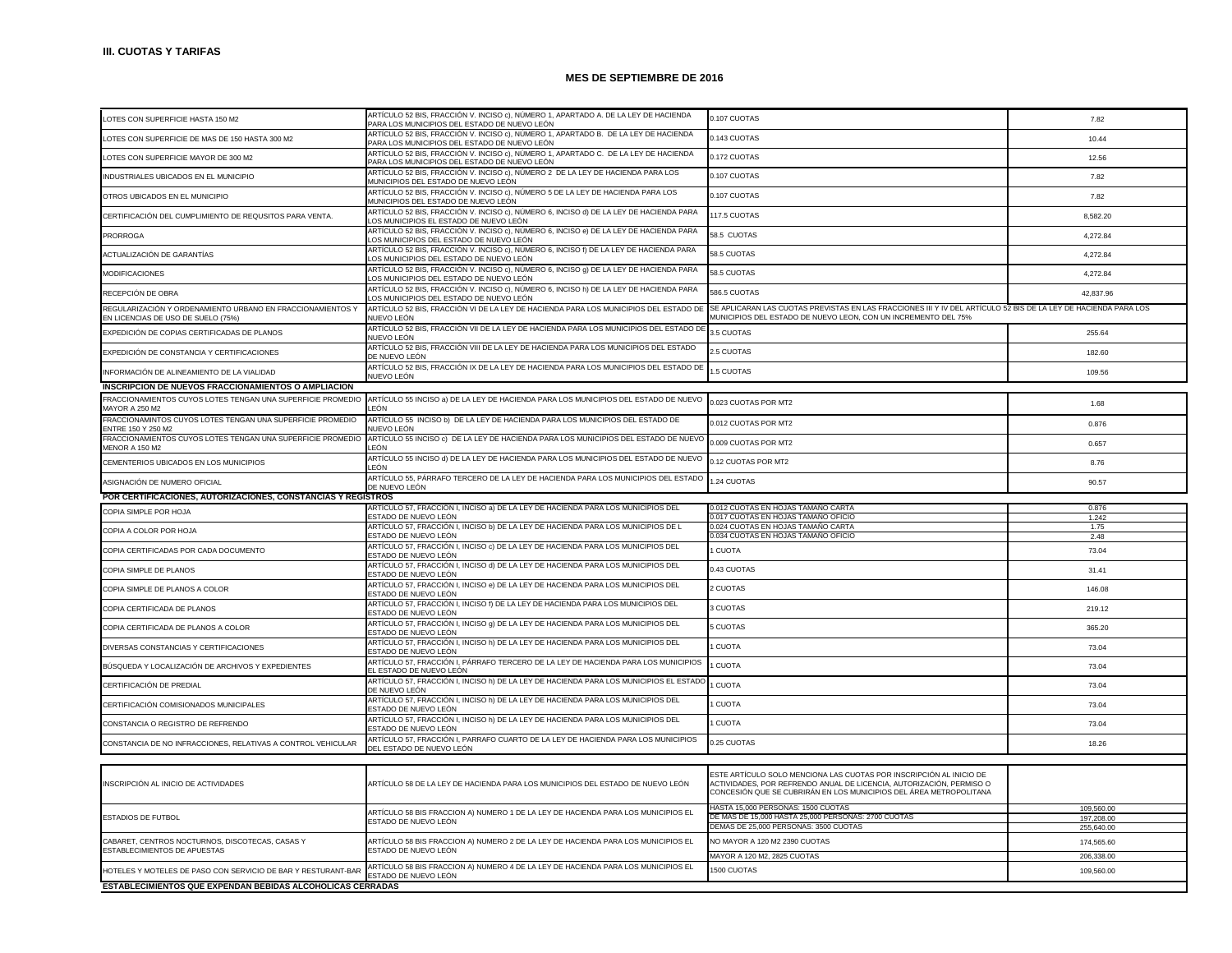| ABARROTES CON VENTA DE CERVEZA CON UN AREA DE EXPOSICIÓN AL<br>PÚBLICO NO MAYOR A 50 M2                           | ARTÍCULO 58 BIS FRACCION A) NUMERO 5 INCISO a) DE LA LEY DE HACIENDA PARA LOS<br>MUNICIPIOS EL ESTADO DE NUEVO LEÓN               | <b>15 CUOTAS</b>                                                                                                               | 1,095.60                                                                                     |
|-------------------------------------------------------------------------------------------------------------------|-----------------------------------------------------------------------------------------------------------------------------------|--------------------------------------------------------------------------------------------------------------------------------|----------------------------------------------------------------------------------------------|
| ABARROTES CON VENTA DE CERVEZA, VINOS Y LICORES CON UN AREA<br>DE EXPOSICIÓN AL PÚBLICO, NO MAYOR A 50 M2         | ARTÍCULO 58 BIS FRACCION A) NUMERO 5 INCISO b) DE LA LEY DE HACIENDA PARA LOS<br>MUNICIPIOS EL ESTADO DE NUEVO LEÓN               | 30 CUOTAS                                                                                                                      | 2,191.20                                                                                     |
| DEPOSITO CON VENTA DE CERVEZA INCLUYENO LOS QUE TIENEN<br>SERVICIO DE AUTO                                        | ARTÍCULO 58 BIS FRACCION A) NUMERO 5 INCISO c) DE LA LEY DE HACIENDA PARA LOS<br>MUNICIPIOS EL ESTADO DE NUEVO LEÓN               | 40 CUOTAS                                                                                                                      | 2,921.60                                                                                     |
| DEPOSITO CON VENTA DE CERVEZA, VINOS Y LICORES INCLUYENDO LOS<br>QUE TIENEN SERVICIO DE AUTO                      | ARTÍCULO 58 BIS FRACCION A) NUMERO 5 INCISO d) DE LA LEY DE HACIENDA PARA LOS<br>MUNICIPIOS EL ESTADO DE NUEVO LEÓN               | 80 CUOTAS                                                                                                                      | 5,843.20                                                                                     |
| <b>LICORERÍAS</b>                                                                                                 | ARTÍCULO 58 BIS FRACCION A) NUMERO 5 INCISO e) DE LA LEY DE HACIENDA PARA LOS<br>MUNICIPIOS EL ESTADO DE NUEVO LEÓN               | 80 CUOTAS                                                                                                                      | 5,843.20                                                                                     |
| MINISÚPER Y TIENDAS DE CONVENIENCIA CON UN AREA DE EXPOSICIÓN<br>AL PUBLICO NO MAYOR A 120 M2                     | ARTÍCULO 58 BIS FRACCION A) NUMERO 5 INCISO f) DE LA LEY DE HACIENDA PARA LOS<br>MUNICIPIOS EL ESTADO DE NUEVO LEÓN               | 60 CUOTAS                                                                                                                      | 4,382.40                                                                                     |
| MINISÚPER Y TIENDAS DE CONVENIENCIA CON UN AREA DE EXPOSICIÓN<br>L PÚBLICO MAYOR A 120 M2                         | ARTÍCULO 58 BIS FRACCION A) NUMERO 5 INCISO 9) DE LA LEY DE HACIENDA PARA LOS<br>MUNICIPIOS EL ESTADO DE NUEVO LEÓN               | 135 CUOTAS                                                                                                                     | 9,860.40                                                                                     |
| TIENDAS DE AUTO SERVICIO MAYOR A 120 M2                                                                           | ARTÍCULO 58 BIS FRACCION A) NUMERO 5 INCISO h) DE LA LEY DE HACIENDA PARA LOS<br>MUNICIPIOS EL ESTADO DE NUEVO LEÓN               | 190 CUOTAS                                                                                                                     | 13.877.60                                                                                    |
| TIENDAS DE AUTO SERV DEPARTAMENTALES MAYOR A 120 M2                                                               | ARTÍCULO 58 BIS FRACCION A) NUMERO 5 INCISO i) DE LA LEY DE HACIENDA PARA LOS<br>MUNICIPIOS EL ESTADO DE NUEVO LEÓN               | 380 CUOTAS                                                                                                                     | 27,755.20                                                                                    |
| EXPENDIO Y DISTRIBUCIÓN AL MAYOREO DE CERVEZA Ó BEBIDAS<br>ALCOHÓLICAS                                            | ARTÍCULO 58 BIS FRACCION A) NUMERO 5 INCISO j) DE LA LEY DE HACIENDA PARA LOS<br>MUNICIPIOS EL ESTADO DE NUEVO LEÓN               | 340 CUOTAS                                                                                                                     | 24,833.60                                                                                    |
| ESTABLECIMIENTOS QUE EXPENDAN BEBIDAS ALCOHOLICAS EN BOTELLA ABIERTA O AL COPEO                                   |                                                                                                                                   |                                                                                                                                |                                                                                              |
|                                                                                                                   |                                                                                                                                   |                                                                                                                                |                                                                                              |
| CERVECERÍAS CON EXPENDIO DE CERVEZA                                                                               | ARTÍCULO 58 BIS FRACCION A) NUMERO 5 INCISO k) SUBINCISO a) DE LA LEY DE HACIENDA PARA<br>LOS MUNICIPIOS DEL ESTADO DE NUEVO LEÓN | 85 CUOTAS                                                                                                                      | 6,208.40                                                                                     |
| RESTAURANTES, LONCHERÍAS, FONDAS Y SIMILARES CON EXPENDIO DE<br>CERVEZA                                           | ARTÍCULO 58 BIS FRACCION A) NUMERO 5 INCISO k) SUBINCISO b) DE LA LEY DE HACIENDA PARA<br>OS MUNICIPIOS DEL ESTADO DE NUEVO LEÓN  | <b>85 CUOTAS</b>                                                                                                               | 6,208.40                                                                                     |
| BILLARES CON EXPENDIO DE CERVEZA                                                                                  | ARTÍCULO 58 BIS FRACCION A) NUMERO 5 INCISO k) SUBINCISO c) DE LA LEY DE HACIENDA PAR.<br>OS MUNICIPIOS DEL ESTADO DE NUEVO LEÓN  | 85 CUOTAS                                                                                                                      | 6,208.40                                                                                     |
| BILLARES CON EXPENDIO DE CERVEZA. VINOS Y LICORES                                                                 | ARTÍCULO 58 BIS FRACCION A) NUMERO 5 INCISO k) SUBINCISO d) DE LA LEY DE HACIENDA PAR.<br>OS MUNICIPIOS DEL ESTADO DE NUEVO LEÓN  | 130 CUOTAS                                                                                                                     | 9.495.20                                                                                     |
| CANTINAS O BARES CON EXPENDIO DE CERVEZA VINOS Y LICORES                                                          | ARTÍCULO 58 BIS FRACCION A) NUMERO 5 INCISO k) SUBINCISO e) DE LA LEY DE HACIENDA PARA<br>LOS MUNICIPIOS DEL ESTADO DE NUEVO LEÓN | 250 CUOTAS                                                                                                                     | 18,260.00                                                                                    |
| RESTAURANTES - BAR CON EXPENIO DE CERVEZA, VINOS Y LICORES, CON<br>UN ÁREA DE ATENCIÓN AL PÚBLICO DE HASTA 120 M2 | ARTÍCULO 58 BIS FRACCION A) NUMERO 5 INCISO k) SUBINCISO f) DE LA LEY DE HACIENDA PARA<br>LOS MUNICIPIOS DEL ESTADO DE NUEVO LEÓN | 150 CUOTAS                                                                                                                     | 10.956.00                                                                                    |
| RESTAURANTES- BAR CON EXPENDIO DE CERVEZA, VINOS Y LICORES<br>CON UN AREA DE ATENCIÓN AL PÚBLICO MAYOR A 120 M2   | ARTÍCULO 58 BIS FRACCION A) NUMERO 5 INCISO k) SUBINCISO q) DE LA LEY DE HACIENDA PARA<br>OS MUNICIPIOS DEL ESTADO DE NUEVO LEÓN  | 250 CUOTAS                                                                                                                     | 18,260.00                                                                                    |
| CENTROS O CLUBES SOCIALES O DEPORTIVOS CON EXPENDIO O<br>CONSUMO DE CERVEZA, VINOS Y LICORES                      | ARTÍCULO 58 BIS FRACCION A) NUMERO 5 INCISO k) SUBINCISO h) DE LA LEY DE HACIENDA PAR∧<br>LOS MUNICIPIOS DEL ESTADO DE NUEVO LEÓN | PAGARÁN UNA CUOTA POR METRO DE SUPERFICIE DE EXPENDIO O DE CONSUMO,<br>EN NINGÚN CASO LA CANTIDAD SERÁ INFERIOR A 100 CUOTAS   | 73.04 POR M2 DE SUPERFICIE DE EXPENDIO O DE<br>CONSUMO, NINGUN CASO SERA INFERIOR A<br>7,304 |
| CENTROS O CLUBES SOCIALES O DEPORTIVOS CON EXPENDIO O<br>CONSUMO DE CERVEZA, VINOS Y LICORES                      | ARTÍCULO 58 BIS FRACCION A) NUMERO 5 INCISO k) SUBINCISO i) DE LA LEY DE HACIENDA PARA<br>LOS MUNICIPIOS DEL ESTADO DE NUEVO LEÓN | PAGARÁN 0.25 CUOTAS POR METRO CUADRADO DE SUPERFICIE DE CONSUMO, EN<br>NINGUN CASO, LA CANTIDAD A PAGAR SERA MENOR A 50 CUOTAS | 18.26 POR M2 DE SUPERFICIE DE CONSUMO,<br>NINGUN CASO SERA INFERIOR A 3,652                  |
|                                                                                                                   |                                                                                                                                   | HASTA 150 M2 DE EXPENDIO O CONSUMO ABIERTO AL PÚBLICO 150 CUOTAS                                                               | 10,956.00                                                                                    |
| HOTELES CON EXPENDIO O CONSUMO HASTA 150 M2                                                                       | ARTICULO 58 BIS FRACCION A) NUMERO 5 INCISO k) SUBINCISO ¡) DE LA LEY DE HACIENDA PARA<br>LOS MUNICIPIOS DEL ESTADO DE NUEVO LEON | POR EL EXEDENTE DE 150 METROS. PAGARÁN POR CADA M2 O FRACCIÓN DE<br>EXPENDIO O CONSUMO ABIERTO AL PÚBLICO 0.6 CUOTAS           | 43.82                                                                                        |
|                                                                                                                   |                                                                                                                                   | NOTA: EN NINGIN CASO LA CANTIDAD A PAGAR SERA MAYOR A 1,000 CUOTAS                                                             | NO MAYOR A 73,040.                                                                           |
|                                                                                                                   |                                                                                                                                   |                                                                                                                                |                                                                                              |
| <b>PERMISOS ESPECIALES</b>                                                                                        | ARTÍCULO 58 BIS FRACCION B) NUMERO 1 DE LA LEY DE HACIENDA PARA LOS MUNICIPIOS DEL                                                | 0.2 CUOTAS POR M2 DE SUPERFICIE DE EXPENDIO O CONSUMO, MAS UN 10% DE                                                           |                                                                                              |
| EXPENDIO Y CONSUMO DE BEBIDAS ALCOHOLICAS                                                                         | ESTADO DE NUEVO LEÓN                                                                                                              | OS DERECHOS POR CADA DIA DE DURACION DEL PERMISO                                                                               | 14.61                                                                                        |
| CONSUMO DE BEBIDAS ALCOHOLICAS                                                                                    | ARTÍCULO 58 BIS FRACCION B) NUMERO 2 DE LA LEY DE HACIENDA PARA LOS MUNICIPIOS DEL<br>ESTADO DE NUEVO LEÓN                        | 0.1 CUOTAS POR M2 SE SUPERFICIE DE CONSUMO, MAS UN 10% DE LOS DERECHOS<br>POR CADA DIA DE DURACION DEL PERMISO                 | 7.30                                                                                         |
|                                                                                                                   |                                                                                                                                   | EN NINGUN CASO LA CANTIDAD A PAGAR SERÁ MENOR A 50 CUOTAS                                                                      | 3,652.00                                                                                     |
| <b>REVISION, INSPECCION Y SERVICIO</b>                                                                            |                                                                                                                                   |                                                                                                                                |                                                                                              |
| SERVICIO DE EXAMEN MEDICO DE PERICIA PARA AUTORIZACIÓN DE<br>LICENCIA DE MANEJO                                   | ARTÍCULO 62 FRACCIÓN I DE LA LEY DE HACIENDA PARA LOS MUNICIPIOS DEL ESTADO DE<br>NUEVO LEÓN                                      | 2 CUOTAS                                                                                                                       | 146.08                                                                                       |
| PERMISO PARA TRANSITAR SIN PLACAS                                                                                 | ARTÍCULO 62 FRACCIÓN I, PÁRRAFO SEGUNDO DE LA LEY DE HACIENDA PARA LOS MUNICIPIOS<br>DEL ESTADO DE NUEVO LEÓN                     | <b>6 CUOTAS</b>                                                                                                                | 438.24                                                                                       |
| LICENCIA PARA ESTACIONAMIENTO CARGA Y DESCARGA                                                                    | ARTÍCULO 62 FRACCIÓN I, PÁRRAFO CUARTO DE LA LEY DE HACIENDA PARA LOS MUNICIPIOS                                                  | <b>5 CUOTAS</b>                                                                                                                | 365.20                                                                                       |
| REVISIÓN DE ISAI                                                                                                  | DEL ESTADO DE NUEVO LEÓN<br>ARTÍCULO 62 FRACCIÓN IV DE LA LEY DE HACIENDA PARA LOS MUNICIPIOS DEL ESTADO DE                       | 10 CUOTAS POR CADA INMUEBLE CUANDO NO EXISTA CANTIDAD A PAGAR POR                                                              | 730.40                                                                                       |
| INSPECCIÓN DE COMERCIO AMBULANTE                                                                                  | NUFVO LEÓN<br>ARTÍCULO 62, FRACCIÓN II DE LA LEY DE HACIENDA PARA LOS MUNICIPIOS DEL ESTADO DE                                    | CONCEPTO DEL ISAI<br>DE \$20 A \$70 POR INSPECCIONES QUE PREVIENEN LOS REGLAMENTOS A NIVEL                                     | \$20 Y \$70                                                                                  |
| INTERVENCION DE DIV. Y ESPECT. PUB.                                                                               | NUEVO LEÓN<br>ARTÍCULO 31 BIS, FRACCION I, INCISO d) y ARTÍCULO 63 DE LA LEY DE HACIENDA PARA LOS                                 | <b>MUNICIPAL</b><br>EN RAZÓN A SU COSTO                                                                                        | SEGÚN SEA EL CASO                                                                            |
| INSPECCION DE ECOLOGIA                                                                                            | MUNICIPIOS DEL ESTADO DE NUEVO LEÓN<br>ARTICULO 63 DE LA LEY DE HACIENDA ARA LOS MUNICIPIOS DEL ESTADO DE NUEVO LEON              | EN RAZÓN A SU COSTO                                                                                                            | SEGÚN SEA EL CASO                                                                            |
|                                                                                                                   |                                                                                                                                   |                                                                                                                                |                                                                                              |
| SERVICIOS SANITARIOS QUE PRESTE EL MUNICIPIO                                                                      |                                                                                                                                   |                                                                                                                                |                                                                                              |
| MANTENER ANIMALES EN OBSERVACIÓN                                                                                  | ART ÍCULO 62, FRACCIÓN VI, INCISO a) DE LA LEY DE HACIENDA PARA LOS MUNICIPIOS DEL<br>ESTADO DE NUEVO LEÓN                        | 0.50 CUOTAS                                                                                                                    | 36.52                                                                                        |
| RECOGER ANIMALES DOMÉSTICOS ENFERMOS                                                                              | ARTÍCULO 62, FRACCIÓN VI INCISO b) DE LA LEY DE HACIENDA PARA LOS MUNICIPIOS DEL<br>ESTADO DE NUEVO LEÓN                          | 0.50 CUOTAS                                                                                                                    | 36.52                                                                                        |

**EXPEDICION DE LICENCIAS**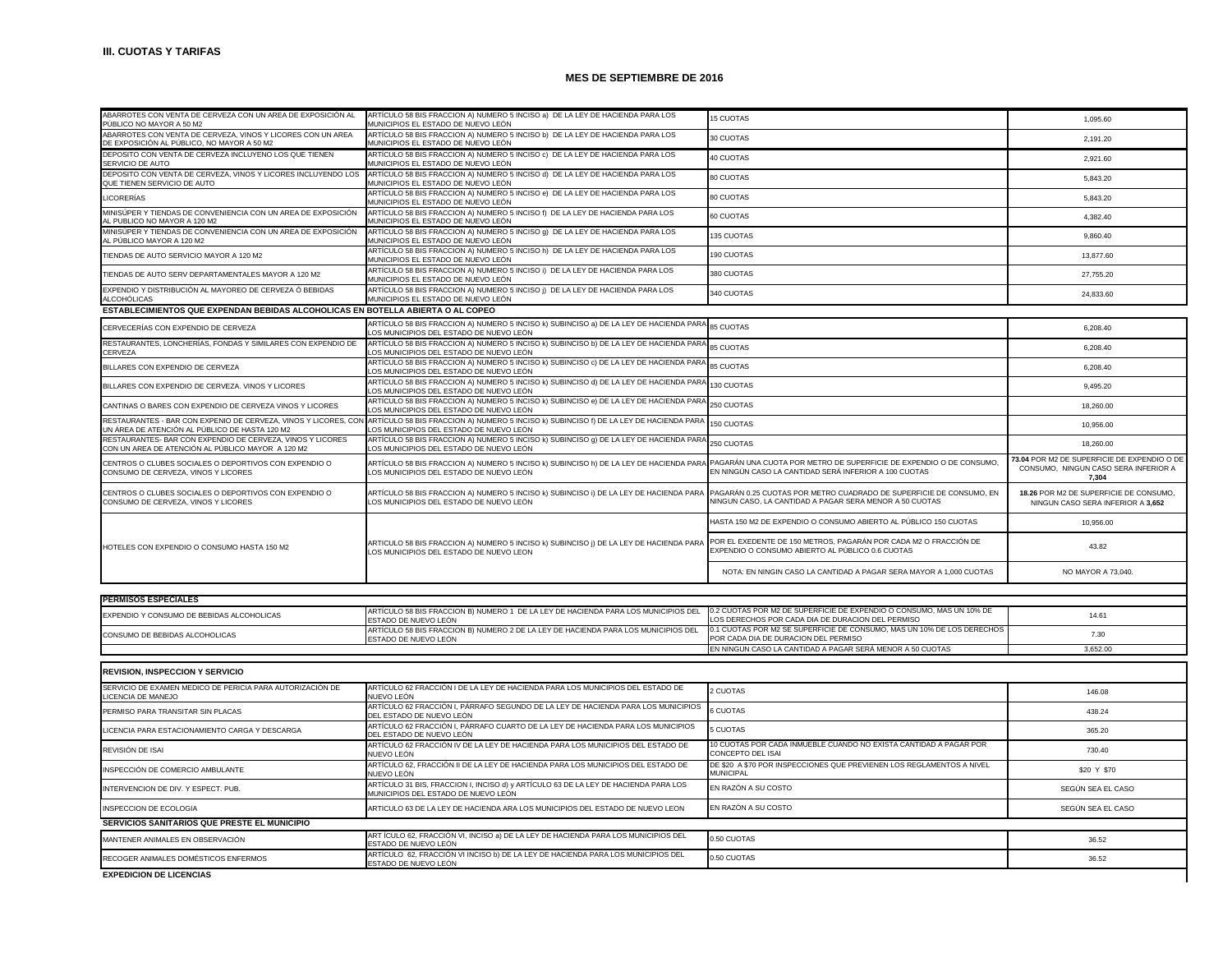|                                                                                                                | ARTÍCULO 64, FRACCIÓN V, PÁRRAFO PRIMERO DE LA LEY DE HACIENDA PARA LOS MUNICIPIOS<br>DEL ESTADO DE NUEVO LEÓN                                                                                                                                | POR LICENCIA Y MEDIO DE IDENTIFICACIÓN POR M2 DE EXPOSICIÓN, 2.5 CUOTAS                                                                                                                                                                                                          | 182.60                                      |
|----------------------------------------------------------------------------------------------------------------|-----------------------------------------------------------------------------------------------------------------------------------------------------------------------------------------------------------------------------------------------|----------------------------------------------------------------------------------------------------------------------------------------------------------------------------------------------------------------------------------------------------------------------------------|---------------------------------------------|
| LICENCIA DE ANUNCIOS                                                                                           | ARTÍCULO 64, FRACCIÓN V, PÁRRAFO SEGUNDO DE LA LEY DE HACIENDA PARA LOS MUNICIPIO<br>DEL ESTADO DE NUEVO LEÓN                                                                                                                                 | ANUNCIOS CUYA SUPERFICIE DE EXPOSICIÓN ESTE COMPUESTA DE ELEMENTOS<br>ELECTRÓNICOS, EL MONTO MÁXIMO SERÁ DE 75 CUOTAS                                                                                                                                                            | 5,478.00                                    |
| LICENCIA DE ANUNCIOS EN VIA PUBLICA                                                                            | ARTÍCULO 64, FRACCIÓN V, PÁRRAFO SEXTO DE LA LEY DE HACIENDA PARA LOS MUNICIPIOS<br>DEL ESTADO DE NUEVO LEÓN                                                                                                                                  | 0.4 CUOTAS POR METROS CUADRADO DE EXPOSICION POR DIA                                                                                                                                                                                                                             | 29.22                                       |
| <b>LIMPIEZA DE LOTES BALDIOS</b>                                                                               |                                                                                                                                                                                                                                               |                                                                                                                                                                                                                                                                                  |                                             |
|                                                                                                                | ARTÍCULO 65, INCISO a) DE LA LEY DE HACIENDA PARA LOS MUNICIPIOS DEL ESTADO DE NUEVO PREDIOS CON SUPERFICIE HASTA 1,000 M2 0.30 CUOTAS<br>I FÓN                                                                                               |                                                                                                                                                                                                                                                                                  | 21.91                                       |
|                                                                                                                | ARTÍCULO 65 INCISO b) DE LA LEY DE HACIENDA PARA LOS MUNICIPIOS DEL ESTADO DE NUEVO<br>LEÓN                                                                                                                                                   | POR EL EXCEDENTE DE 1,000 M2, POR CADA M2 EXCEDENTE 0.26 CUOTAS                                                                                                                                                                                                                  | 18.99                                       |
| LIMPIEZA DE LOTES BALDÍOS                                                                                      | ARTÍCULO 65, PÁRRAFO SEPTIMO DE LA LEY DE HACIENDA PARA LOS MUNICIPIOS DEL ESTADO<br>DE NUEVO LEÓN                                                                                                                                            | POR SERVICIO DE RECOLECCIÓN, TRASLADO Y DISPOSICIÓN FINAL DE LA BASURA<br>PRODUCTO DE LA LIMPIEZA A SOLICITUD DEL PROPIETARIO DEL PREDIO, EL COSTO<br>SERÁ DE 6 CUOTAS POR M3 O FRACCIÓN DE MATERIA RECOLECTADA                                                                  | 438.24                                      |
| LIMPIEZA Y RECOLECCION DE DESECHOS INDUSTRIALES Y COMERCIALES                                                  |                                                                                                                                                                                                                                               |                                                                                                                                                                                                                                                                                  |                                             |
|                                                                                                                | ARTÍCULO 65 BIS INCISO a) DE LA LEY DE HACIENDA PARA LOS MUNICIPIOS DEL ESTADO DE<br>NUEVO LEÓN                                                                                                                                               | INMUEBLES QUE GENEREN HASTA 5 KG. DIARIOS, 2 CUOTAS                                                                                                                                                                                                                              | 146.08                                      |
|                                                                                                                | ARTÍCULO 65 BIS INCISO b) DE LA LEY DE HACIENDA PARA LOS MUNICIPIOS DEL ESTADO DE<br>NUEVO LEÓN                                                                                                                                               | NMUEBLES QUE GENEREN MÁS DE 5 KG. Y HASTA 10 KG DIARIOS, 4 CUOTAS                                                                                                                                                                                                                | 292.16                                      |
|                                                                                                                | ARTÍCULO 65 BIS INCISO c) DE LA LEY DE HACIENDA PARA LOS MUNICIPIOS DEL ESTADO DE<br>NUEVO LEÓN                                                                                                                                               | NMUEBLES QUE GENEREN MÁS DE 10 KG. Y HASTA 25 KG. DIARIOS, 6 CUOTAS                                                                                                                                                                                                              | 438.24                                      |
| SERVICIO DE LIMPIA DE DESECHOS INDUSTRIALES Y COMERCIALES                                                      | ARTÍCULO 65 BIS INCISO d) DE LA LEY DE HACIENDA PARA LOS MUNICIPIOS DEL ESTADO DE<br>NUEVO LEÓN                                                                                                                                               | INMUEBLES QUE GENEREN MÁS DE 25 KG. Y HASTA 50 KG. DIARIOS, 14 CUOTAS                                                                                                                                                                                                            | 1,022.56                                    |
|                                                                                                                | ARTÍCULO 65 BIS INCISO e) DE LA LEY DE HACIENDA PARA LOS MUNICIPIOS DEL ESTADO DE<br>NUEVO LEÓN                                                                                                                                               | INMUEBLES QUE GENEREN MÁS DE 50 KG. Y HASTA 100 KG. DIARIOS. 25 CUOTAS                                                                                                                                                                                                           | 1,826.00                                    |
|                                                                                                                | ARTÍCULO 65 BIS INCISO f) DE LA LEY DE HACIENDA PARA LOS MUNICIPIOS DEL ESTADO DE<br>NUEVO LEÓN                                                                                                                                               | INMUEBLES QUE GENEREN MÁS DE 100 KG. Y HASTA 200 KG. DIARIOS, 48 CUOTAS                                                                                                                                                                                                          | 3,505.92                                    |
|                                                                                                                | ARTÍCULO 65 BIS INCISO g) DE LA LEY DE HACIENDA PARA LOS MUNICIPIOS DEL ESTADO DE<br>NUEVO LEÓN                                                                                                                                               | INMUEBLES QUE GENEREN MÁS DE 200 KG. Ó EL EQUIVALENTE A TRES M3 DIARIOS<br>EL COBRO SERÁ DE 48 CUOTAS MÁS 0.50 CUOTAS POR CADA 5KG. ADICIONALES                                                                                                                                  | 3,505.92 MÁS 36.52 POR CADA 5KG ADICIONALES |
| OCUPACION DE LA VIA PUBLICA                                                                                    |                                                                                                                                                                                                                                               |                                                                                                                                                                                                                                                                                  |                                             |
| OCUPAR LA VÍA PUBLICA CON INSTALACIONES FIJAS O SEMIFIJAS                                                      | ARTÍCULO 65 BIS-1, FRACCIÓN I DE LA LEY DE HACIENDA PARA LOS MUNCICPIOS DEL ESTADO<br>JE NUEVO LEÓN                                                                                                                                           | 0.016 CUOTAS DIARIAS                                                                                                                                                                                                                                                             | 1.17                                        |
| SITIOS DE AUTOMÓVILES                                                                                          | ARTÍCULO 65 BIS-1, FRACCIÓN II DE LA LEY DE HACIENDA PARA LOS MUNICIPIOS DEL ESTADO<br>DE NUEVO LEÓN                                                                                                                                          | <b>CUOTAS POR TRIMESTRE</b>                                                                                                                                                                                                                                                      | 365.20                                      |
| CAJONES ESTACIONAMIENTO COMERCIAL                                                                              | ARTÍCULO 65 BIS-1, FRACCIÓN III INCISO a) DE LA LEY DE HACIENDA PARA LOS MUNICIPIOS DEL<br>ESTADO DE NUEVO LEÓN                                                                                                                               | <b>CUOTAS POR M2</b>                                                                                                                                                                                                                                                             | 365.20                                      |
| CAJONES ESTACIONAMIENTO PARTICULAR                                                                             | ARTÍCULO 65 BIS-1, FRACCIÓN III INCISO b) DE LA LEY DE HACIENDA PARA LOS MUNICIPIOS DEL<br>ESTADO DE NUEVO LEÓN                                                                                                                               | .5 CUOTAS POR M2                                                                                                                                                                                                                                                                 | 109.56                                      |
| RECOLECCIÓN DE PARQUÍMETROS                                                                                    | ARTÍCULO 65 BIS-1, FRACCIÓN IV, PÁRRAFO PRIMERO DE LA LEY DE HACIENDA PARA LOS<br>MUNICIPIOS DEL ESTADO DE NUEVO LEÓN                                                                                                                         | \$2.50 POR HORA                                                                                                                                                                                                                                                                  | \$2.50 POR HORA                             |
| MERCADOS AMBULANTES                                                                                            | ARTÍCULO 65 BIS-1, FRACCIÓN I DE LA LEY DE HACIENDA PARA LOS MUNCICPIOS DEL ESTADO<br>DE NUEVO LEÓN                                                                                                                                           | 0.016 CUOTAS DIARIAS POR M2 COMPLETO O FRACCION                                                                                                                                                                                                                                  | 1.17                                        |
| OTRAS OCUPACIONES DE LA VIA PUBLICA                                                                            | ARTÍCULO 65 BIS-1, FRACCIÓN I, PÁRRAFO SEGUNDO DE LA LEY DE HACIENDA PARA LOS<br>MUNCIPIOS DEL ESTADO DE NUEVO LEON                                                                                                                           | 0.081 CUOTAS DIARIAS POR METRO CUADRADO                                                                                                                                                                                                                                          | 5.92                                        |
| CONTRIBUCIONES POR NUEVOS FRACCIONAMIENTOS, EDIFICACIONES, RELOTIFICACIONES Y SUBDIVISIONES                    |                                                                                                                                                                                                                                               |                                                                                                                                                                                                                                                                                  |                                             |
| PAGO DEL 7 %                                                                                                   | ARTICULO 65 BIS 2 DE LA LEY DE HACIENDA PARA LOS MUNICIPIOS DEL ESTADO DE NUEVO<br>LEON                                                                                                                                                       | SEGÚN SEA EL CASO                                                                                                                                                                                                                                                                | SEGÚN SEA EL CASO                           |
| PAGO DEL ARTICULO 151 FRACC II                                                                                 | ARTICULO 65 BIS 2 DE LA LEY DE HACIENDA PARA LOS MUNICIPIOS DEL ESTADO DE NUEVO<br>LEON                                                                                                                                                       | CEDER SUELO AL MUNICIPIO PARA DESTINOS A RAZÓN DEL 17% -DIECISIETE DEL<br>ÁREA VENDIBLE Ó 22 -VEINTIDÓS METROS CUADRADOS POR UNIDAD DE VIVIENDA.<br>O LO QUE RESULTE MAYOR. LOS USOS COMPLEMENTARIOS NO HABITACIONALES<br>CEDERÁN EL 7% -SIETE DEL ÁREA VENDIBLE CORRESPONDIENTE | SEGÚN SEA EL CASO                           |
| <b>OTROS INGRESOS</b>                                                                                          |                                                                                                                                                                                                                                               |                                                                                                                                                                                                                                                                                  |                                             |
| OTROS INGRESOS                                                                                                 | ARTICULO 63 PARRAFO SEGUNDO DE LA LEY DE HACIENDA PARA LOS MUNICIPIOS DEL ESTADO<br>DE NUEVO LEON                                                                                                                                             | SEGÚN SEA EL CASO                                                                                                                                                                                                                                                                | SEGÚN SEA EL CASO                           |
| <b>DIVERSOS</b>                                                                                                |                                                                                                                                                                                                                                               |                                                                                                                                                                                                                                                                                  |                                             |
| <b>DIVERSOS</b>                                                                                                | ARTICULO 63 PARRAFO SEGUNDO DE LA LEY DE HACIENDA PARA LOS MUNICIPIOS DEL ESTADO<br>DE NUEVO LEON                                                                                                                                             | SEGÚN SEA EL CASO                                                                                                                                                                                                                                                                | SEGÚN SEA EL CASO                           |
| 3.- PRODUCTOS                                                                                                  |                                                                                                                                                                                                                                               |                                                                                                                                                                                                                                                                                  |                                             |
| <b>CONCEPTO Y DESCRIPCION</b>                                                                                  | <b>FUNDAMENTO JURÍDICO</b>                                                                                                                                                                                                                    | <b>CUOTA QUE CORRESPONDE</b>                                                                                                                                                                                                                                                     | <b>CANTIDAD</b>                             |
| <b>EXPLOTACION</b>                                                                                             |                                                                                                                                                                                                                                               |                                                                                                                                                                                                                                                                                  |                                             |
| <b>CUOTAS DIF GUARDERIAS</b>                                                                                   | ARTICULO 66, FRACCION I DE LA LEY DE HACIENDA PARA LOS MUNICIPIOS DEL ESTADO DE<br>NUEVO LEON                                                                                                                                                 | SEGÚN SEA EL CASO                                                                                                                                                                                                                                                                | SEGÚN SEA EL CASO                           |
| <b>4.- APROVECHAMIENTOS</b>                                                                                    |                                                                                                                                                                                                                                               |                                                                                                                                                                                                                                                                                  |                                             |
| <b>CUOTA QUE CORRESPONDE</b><br><b>CONCEPTO Y DESCRIPCION</b><br><b>FUNDAMENTO JURÍDICO</b><br><b>CANTIDAD</b> |                                                                                                                                                                                                                                               |                                                                                                                                                                                                                                                                                  |                                             |
| <b>MULTAS</b>                                                                                                  |                                                                                                                                                                                                                                               |                                                                                                                                                                                                                                                                                  |                                             |
| MULTAS DE TRANSITO                                                                                             | ARTICULO 67, FRACCION I Y ARTICULO 69 DE LA LEY DE HACIENDA PARA LOS MUNICIPIOS DEL<br>ESTADO DE NUEVO LEON Y ARTICULO 136, FRACCION V, 137, 138, 139, 140 Y 145 DEL<br>REGLAMENTO DE TRANSITO Y VIALIDAD DEL MUNICIPIO DE GARCIA, NUEVO LEON | DE ACUERDO AL TABULADOR Y DEMAS PRECEPTOS QUE ESTABLECE EL<br>REGLAMENTO DE TRANSITO Y VIALIDAD DEL MUNCIPIO DE GARCIA, NUEVO LEON                                                                                                                                               | SEGÚN SEA EL CASO                           |